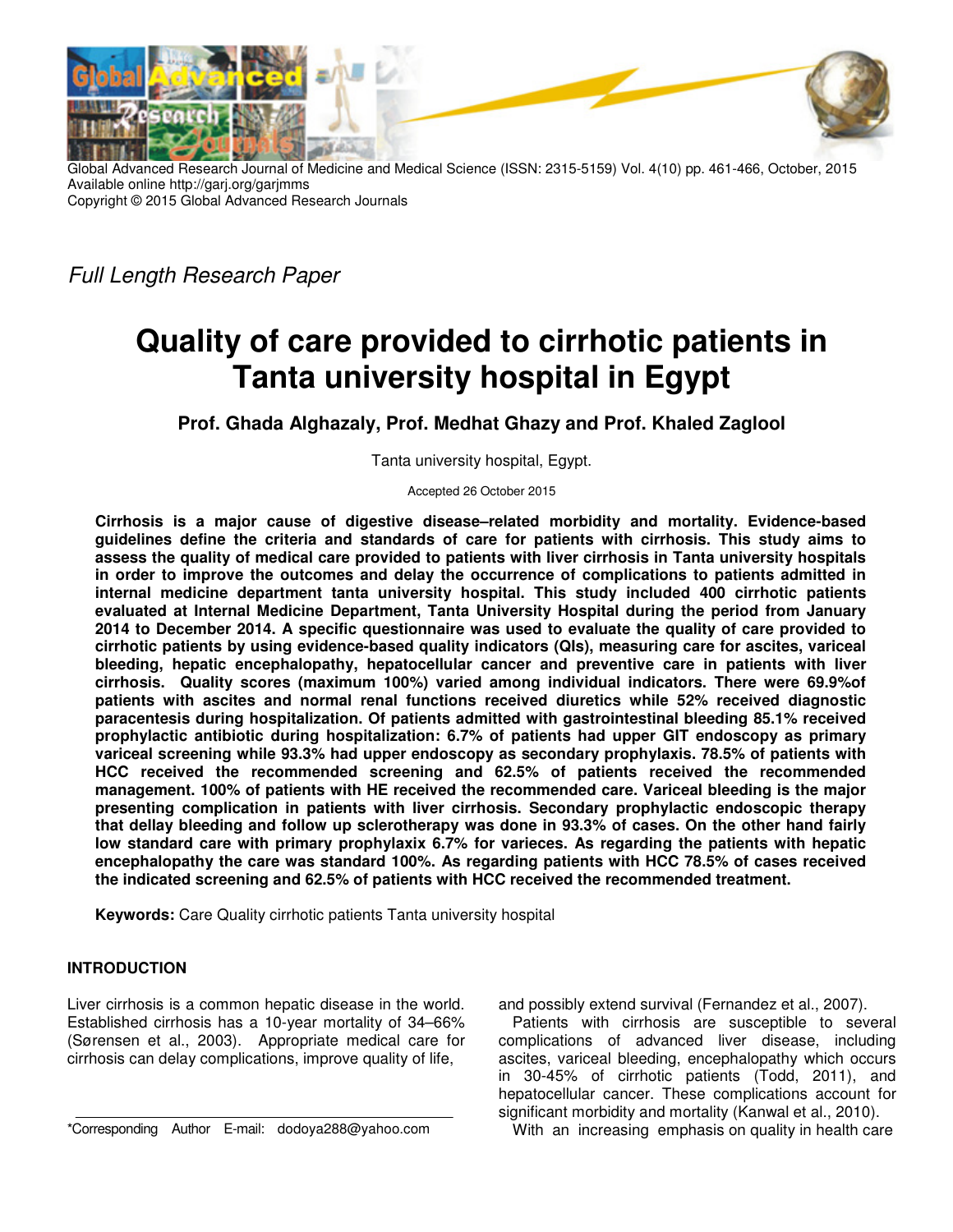**Table 1.** General preventive measures known to improve the outcome and delay complications of cirrhosis

| <b>General preventive measures</b>                                            |     | <b>Achieved</b> |     | Not achieved | No of patients eligible |  |
|-------------------------------------------------------------------------------|-----|-----------------|-----|--------------|-------------------------|--|
|                                                                               |     | %               | N   | %            | for those measures      |  |
| Follow up by LFTs, CBC and US every 6-12 months                               | 203 | 50.75           | 197 | 49.25        | 400                     |  |
| Endoscopy for early detection and follow up of varices every 6-12 months      | 75  | 18.75           | 325 | 81.25        | 400                     |  |
| No history of GIT bleeding                                                    | 5   | 6.7             |     |              |                         |  |
| History of GIT bleeding                                                       | 70  | 93.3            |     |              |                         |  |
| Estimation of alpha-fetoproteins for early detection of HCC every 6-12 months | 18  | 4.5             | 382 | 95.5         | 400                     |  |
| Taking liver support                                                          | 304 | 76.0            | 96  | 24.0         | 400                     |  |
| Avoidance of hepatotoxic drugs as (NSAIDs)                                    | 310 | 77.5            | 90  | 22.5         | 400                     |  |
| Prophylactic vaccines as HBV, HAV, influenza and pneumococcal vaccines        |     | 0.25            | 399 | 99.75        | 400                     |  |
| Taking prophylactic NSBBs.                                                    | 123 | 30.75           | 277 | 69.25        | 400                     |  |
| No history of GIT bleeding                                                    | 55  | 44.7            |     |              |                         |  |
| History of GIT bleeding                                                       | 68  | 55.3            |     |              |                         |  |
| Diet control (salt restriction)                                               | 94  | 23.5            | 306 | 76.5         | 400                     |  |

and recognition of inconsistency in management, it is critical to understand and improve the current process of care in cirrhosis (Kanwal et al., 2010). Although clinically useful, guidelines are limited because they do not specify explicit measurements that can be monitored and tracked as part of a continuous quality improvement program. Explicit quality indicators (QIs), which might be derived in part from guidelines, narrowly define and specify the clinical circumstances under which process of care should be enacted (Runyon and AASLD Practice Guidelines Committee, 2009).

The cirrhosis QI set provides practitioners with a tool to measure the quality of care and identify opportunities for improvement. An additional goal of the quality assessment effort is to increase the awareness of the clinical guidelines and their supporting evidence among all practitioners (Kanwal et al., 2010).

#### **PATIENTS AND METHODS**

The study included 400 cirrhotic patients evaluated at Internal Medicine Department, Tanta University Hospital during the period from January 2014 to December 2014. A specific questionnaire was used to evaluate the quality of care provided to cirrhotic patients by using evidencebased quality indicators (QIs), measuring care for ascites, variceal bleeding, hepatic encephalopathy, hepatocellular carcinoma and preventive care in patients with liver cirrhosis with some changes to it to match the local environment and the Egyptian patients (Kanwal et al., 2010; Paula et al., 2014).

### **RESULTS**

This study included 400 patients with cirrhosis. Hepatic encephalopathy was present in (123) cases 30.8% , variceal bleeding in (71) cases 17.8 % and HCC in 8 cases (2%). 69% of patients had at least one hospitalization. Acites was the most presenting complication (271) pateints 67.8% among them 20 cases 7.4% was complicated by SBP and 32 cases 11.8% was complicated by hepatorenal syndrome.

There were (203) 50.8 % of cases was performing LFTs, CBC and US every 6-12 months , 18.8 % on follow up endoscopy divided as follow [(5) cases of them (6.7%) had upper endoscopy as a primary prophylaxis and (70) cases 93.3% as a secondary prophylaxis]. Alphafetoprotein was estimated every 6-12 months in 4.5 %. There were (203) cases 50.8% subjected to HCC screening, (18) cases 8.9% received abdominal ultrasound with AFP estimation while (185) cases 91.1% received ultrasound only. Diet control in the form of salt restriction was done in 23.5% of cases, food supplementations were taken in 76% of cases, knowledge to avoid hepatotoxic drugs as NSAIDS was present in 77.5 % of cases. Prophylactic NSBBs was noted in (55) cases 44.7% as a primary prevention and in (68) cases 55.3% as a secondary prevention and only one patient (0.25%) received a prophylactic hepatitis B vaccine as table (1) shows**.** 

There were 239 cases with ascites and normal renal function, (167) cases 69.9% of them received diuretics. 225 cases eligible for indicator No.2 after exclusion of 46 cases just presented for follow up (not hospitalized),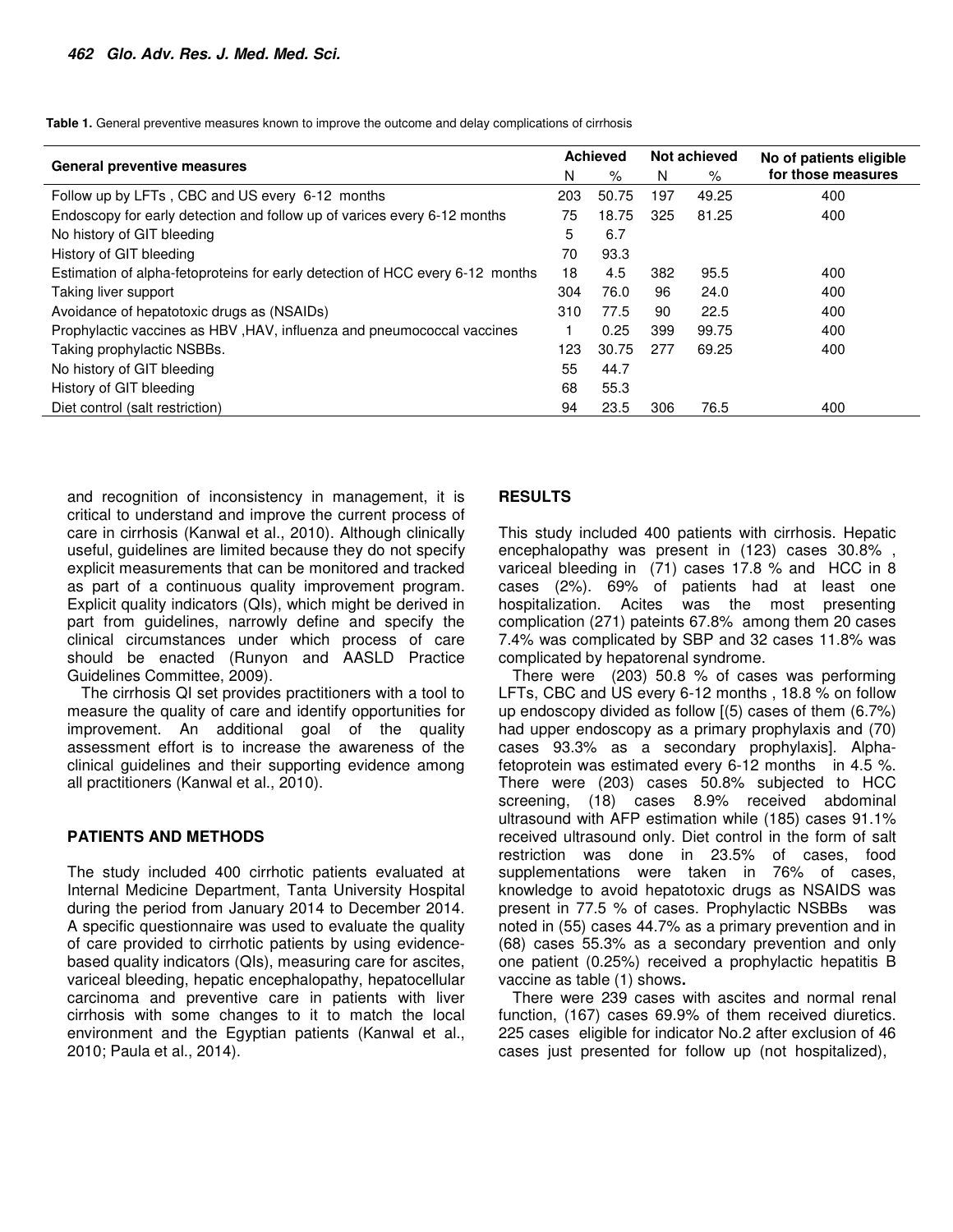**Table 2.** Rate of Quality indicators provided to patients with ascites (percentage of patients who received the care indicated among those who were eligible for the indicator).

| No | The quality indicators (QIs)                                                                                          |     | No of patients received<br>the recommended care | No of patients eligible<br>for each indicator |  |  |
|----|-----------------------------------------------------------------------------------------------------------------------|-----|-------------------------------------------------|-----------------------------------------------|--|--|
|    |                                                                                                                       | N   | %                                               |                                               |  |  |
|    | Among patients with ascites and normal renal function, percent<br>who received diuretics                              | 167 | 69.9                                            | 239                                           |  |  |
| 2  | hospitalized ascitic patients, percent who received a<br>Amona<br>diagnostic paracentesis for early detection of SBP  | 117 | 52.0                                            | 225                                           |  |  |
| З  | Among patients diagnosed with SBP, percent who received<br>suitable antibiotic within 6 hours of the test result      | 20  | 100.0                                           | 20                                            |  |  |
| 4  | Among hospitalized ascitic patients, percent who received<br>prophylactic antibiotics against nosocomial acquired SBP | 200 | 97.6                                            | 205                                           |  |  |

**Table 3.** Rate of Quality indicators provided to patients with GITB (percentage of patients who received the care indicated among those who were eligible for the indicator).

| No             | QIS                                                                                                                                                                                                                                                  |           | No of patients received the<br>recommended care | No of patients eligible |  |
|----------------|------------------------------------------------------------------------------------------------------------------------------------------------------------------------------------------------------------------------------------------------------|-----------|-------------------------------------------------|-------------------------|--|
|                |                                                                                                                                                                                                                                                      | $\%$<br>N |                                                 | for each indicator      |  |
|                | Among patients with small varices, percent who received non selective<br>B-blockers and subjected to follow up endoscopy every 1-3 years                                                                                                             | 27        | 100.0                                           | 27                      |  |
| $\mathfrak{p}$ | Among patients with medium to large varices, percent of those<br>subjected to variceal ligation until varices obliteration and 1-3 month<br>after obliteration combined with non selective B-blockers then follow up<br>endoscopy every 6-12 months. | 44        | 100.0                                           | 44                      |  |
|                | Among patients admitted with gastrointestinal bleeding, percent of<br>those received antibiotics during hospitalization                                                                                                                              | 40        | 85.1                                            | 47                      |  |

**Table 4.** Rates of Quality indicators provided to patients with HCC ( percentage of patients received the care indicated among those who were eligible for the indicator).

| No. | Qis                                                                                                             |   | No. of patients received<br>the recommended care | No. of patients eligible |  |  |
|-----|-----------------------------------------------------------------------------------------------------------------|---|--------------------------------------------------|--------------------------|--|--|
|     |                                                                                                                 | N | %                                                | for each indicator       |  |  |
|     | Among patients with HCC, percent who were subjected to<br>routine follow up by US, CAT and MRI every 3-6 months |   | 87.5                                             |                          |  |  |
|     | Among patients with HCC, percent who received the<br>suitable management                                        |   | 62.5                                             |                          |  |  |

(117) cases 52% of patients received a diagnostic paracentesis during hospitalization for early detection of SBP. 20 cases eligible of indication No.3 all of them received a suitable antibiotics within 6 hours of diagnose of SBP. 205 cases eligible for quality No.4 after exclusion of 66 cases (46 cases just presented for follow up and 20 cases already had SBP), (200) cases 97.6% of them received a prophylactic antibiotics against SBP as seen in table (2)

Table (3) shows that 27 cases of patients with GITB eligible for indicator No.1 (grade I) all of them received

the recommended care. 44 cases with GITB eligible for indictor No.2 (grade II, III) all of them received the recommended care. 47 cases with GITB eligible for indicator No.3 (40) cases 85.1% with active GITB received a prophylactic antibiotic during index hospitalization.

We can find in table (4) 8 cases of patients with HCC eligible for quality indicator No.1, (7) cases 87.5% of them subjected to routine follow up by us, CAT and MRI every 3-6 months. 8 cases of patients with HCC eligible for quality indicator No.2, (5) cases (62.5 %) of them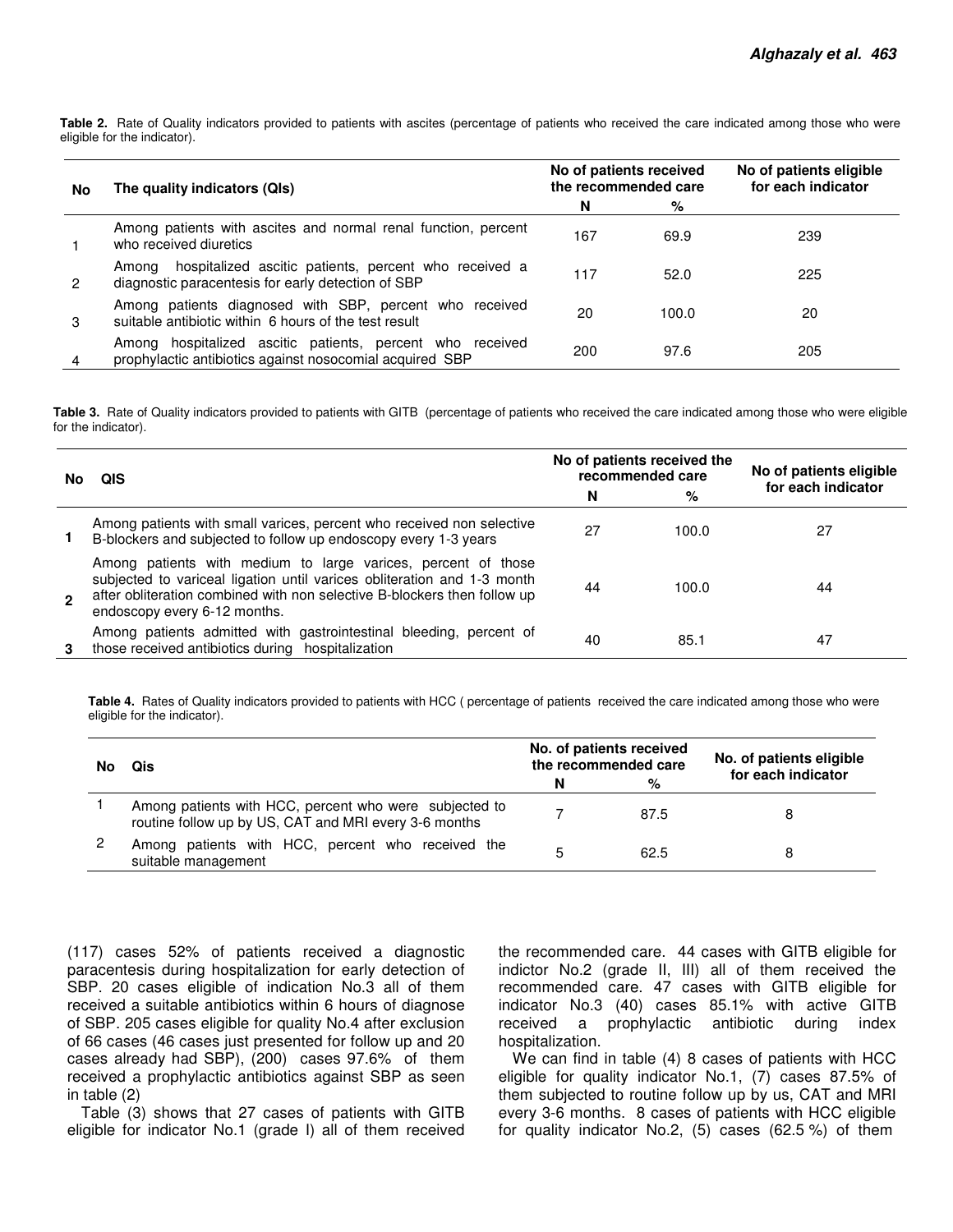**Table 5.** Rates of Quality indicators provided to patients with HE ( percentage of patients who received the care indicated among those who were eligible for the indicator).

| <b>No</b> | Qis                                                                                                                                            | No of patients received<br>the recommended care |       | No of patients eligible<br>for each indicator |  |  |  |
|-----------|------------------------------------------------------------------------------------------------------------------------------------------------|-------------------------------------------------|-------|-----------------------------------------------|--|--|--|
|           |                                                                                                                                                | N                                               | %     |                                               |  |  |  |
|           | Among hospitalized patients with HE, percent who there was early<br>detection and treatment of precipitating factors                           | 123                                             | 100.0 | 123                                           |  |  |  |
| 2         | Among hospitalized patients with HE, percent who subjected to maximally<br>72 hrs restriction of proteins and increasing carbohydrates in diet | 123                                             | 100.0 | 123                                           |  |  |  |
|           | Among hospitalized patients with HE, percent who<br>received oral<br>disaccharides or rifaximin                                                | 123                                             | 100.0 | 123                                           |  |  |  |

**Table 6.** Reasons of not receiving the recommended care:

| The quality indicators (QIs) and number of cases not<br>received the recommended care  |   | No documented<br>reason |          | <b>Patient</b><br>refusal |    | <b>Medical</b><br>cause |          | Other<br>reasons | P-value    |
|----------------------------------------------------------------------------------------|---|-------------------------|----------|---------------------------|----|-------------------------|----------|------------------|------------|
|                                                                                        |   | %                       | N        | %                         | N  | %                       | N        | %                |            |
| Diuretic use $(n=72)$                                                                  |   | 9.7                     | 5        | 6.9                       | 60 | 83.3                    | $\Omega$ | 0.0              | $< 0.001*$ |
| Diagnostic paracentesis during hospitalization for early<br>detection of SBP $(n=108)$ | 5 | 4.6                     | 4        | 3.7                       | 0  | 0.0                     | 99       | 91.7             | $< 0.001*$ |
| Prophylactic antibiotics against nosocomial<br>acquired<br>SBP $(n=5)$                 | 5 | 100.0                   | $\Omega$ | 0.0                       | 0  | 0.0                     | $\Omega$ | 0.0              | $0.033*$   |
| Antibiotics in patients with gastrointestinal bleeding<br>$(n=7)$                      | 6 | 85.7                    | $\Omega$ | 0.0                       |    | 14.3                    | $\Omega$ | 0.0              | $0.025*$   |
| Routine follow up by US, CAT and MRI every 3-6 months<br>in patients with HCC $(n=1)$  | 0 | 0.0                     |          | 100.0                     | 0  | 0.0                     | $\Omega$ | 0.0              | 0.419      |
| Suitable management of patients with HCC $(n=3)$                                       | 0 | 0.0                     | 0        | 0.0                       | 0  | 0.0                     | 3        | 100.0            | 0.657      |

\*\* Statistically significant difference

received the suitable management.

In table (5) we can see that all patients with hepatic encephalopathy were eligible to the quality indicators No. 1, 2, 3 and all received the recommended care.

Table (6) shows the documented reasons for not receiving diuretics in ascitic patients included, (60) cases 83.3% were due to a medical cause (had HE and severe hypotension with or without variceal bleeding), (5) cases 6.9% refused and (7) cases 9.7% had no documented reason. There was statistically significant increase in patients who were too sick in comparison to other reasons of not receiving the recommended care. (P value  $=$  <0.001). The documented reasons of not receiving diagnostic paracentesis during hospitalization for early detection of SBP in ascitic patients included, (99) cases (91.7 %) were already taking a prophylactic antibiotic against SBP and had no symptom of SBP, (4) cases 3.7% patients refused and (5) cases 4.6% had no documented reason . There was statistically significant decrease in patients who refused diagnostic paracentesis in comparison to other reasons of not receiving the recommended care. (P value= <0.001). (5) Cases not receiving a prophylactic antibiotic against nosocomial acquired SBP in hospitalized ascitic patients without an

obvious reason. The documented reasons of not receiving a prophylactic antibiotic in patients with GITB included, one case 13.4% was too sick and (6) cases 85.7% had no documented reason. There were statistically significant decrease in patients who were too sick in comparison to patients had no documented reason. The documented reasons of not receiving routine follow up by US, CAT and MRI every 3-6 months in patients with HCC included, one patient refused. The documented reasons of not receiving the suitable management of patients with HCC included, (3) cases needed liver transplantation as they were not responding to other procedures of management.

#### **DISCUSSION**

In this study, some of the published set of quality indicators was applied to patients with liver cirrhosis.

In the present study there was only one patient who received hepatitis B vaccine while no one received hepatitis A vaccine. Hachem et al. foud that only 6.5% received hepatitis A vaccine and 8.2% received hepatitis B vaccine in patients that had liver cirrhosis in some of a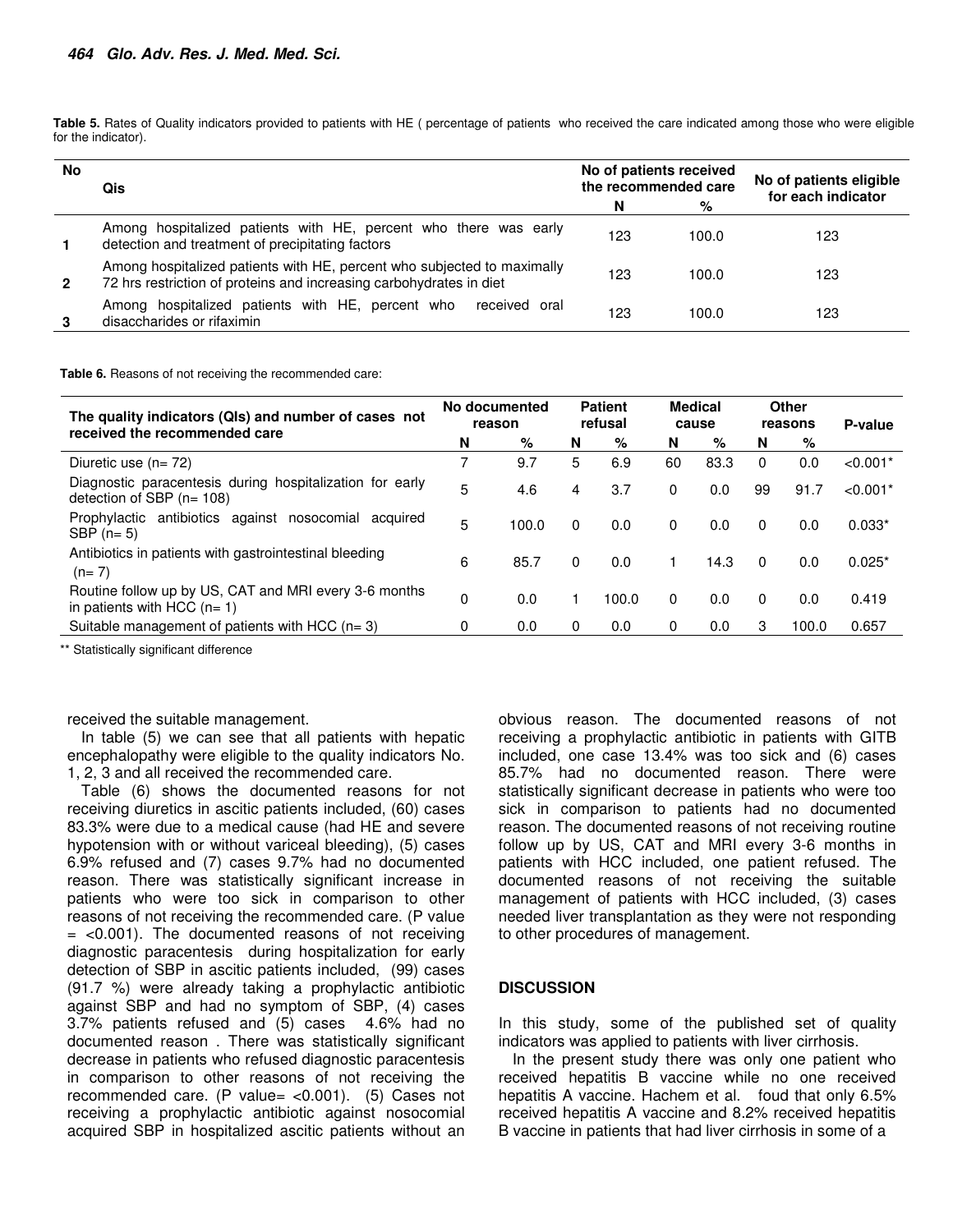large veterans administration medical centers (Hachem et al., 2008). While Shim et al. found that less than 30% of susceptible patients with chronic HCV received at least one immunization against hepatitis A vaccine (Shim et al., 2005).

Findings of the present study demonstrated that there was 69.9% of patients had ascites with normal renal function received diuretics (including spironolactone with or without loop diuretics), while 52% of hospitalized ascitic patients received a diagnostic paracentesis for early detection of SBP.

This is in agreement with kanawal et al. who demonstrated that 82.8% of patients with ascites and normal renal function received diuretics (including spironolactone with or without loop diuretics), while 57.6% of hospitalized patients with ascites received a diagnostic paracentesis for early detection of SBP (Kanwal et al., 2010).

20 patients diagnosed as SBP 100% received the suitable antibiotic within 6 hrs of the ascitic fluid analysis result. While Bassett et al. Demonstrated that (56%) of patients diagnosed as SBP received the suitable antibiotic within 6 hrs of the test result (Bassett and Volk, 2011).

Primary prophylaxis against SBP should be performed in cirrhotic Patients with a low amount of protein in the ascitic fluid (< 15 g/l) (Flemming et al., 2012). Quinolones can reduce the risk of development of SBP in susceptible patients, but the effect on mortality is only marginal (Terg et al., 2008).

Findings of the present study demonstrated that, 97.6% of patients received prophylactic antibiotics as a primary prophylaxis against nosocomial acquired SBP during hospitalization. Saab et al. had some results near to us; they found that 65% of patients recommended for primary prophylaxis against SBP received a prophylactic antibiotic (Saab et al., 2006).

This is in contrast with Goel et al. who demonstrated that primary prophylaxis is offered in only 2 hospitals (18.2%) based on ascitic fluid albumin concentration of <20 g/L from total of 18 hospital included in their study (Goel et al., 2014).

In this study there were a prophylactic measures to avoid variceal bleeding including primary and secondary prophylaxis either by NSBBs or EGD. There were 44.7% of patients had varices were taking NSBBs and 6.7% performed EGD as a primary prophylaxis while 55.3% were taking NSBBs and 93.3% performed EGD as a secondary prophylaxis. Also, 85.1% of patients with GITB received a prophylactic antibiotic during hospitalization.

Paula et al (Paula et al., 2014). found that 27.6% of patients were taking NSBBs and 24.3% was performing EGD as a primary prophylaxis while 72.4% were taking NSBBs or performing EGD as a secondary prophylaxis. Also, 37.7% of patients with GITB received a prophylactic antibiotic during hospitalization (Paula et al., 2014).

Bacon et al. found that only 49% of patients with bleeding esophageal varices received prophylactic antibiotics (Bacon et al., 2010).

The combination of liver ultrasound and serum alpha fetoprotein (AFP) is important in HCC surveillance (Singal et al., 2009). The recommended interval between HCC surveillance tests is 6–12 months. This interval is based on the median doubling time of HCC, which is estimated to range between 80 and 117 days (Kubota et al., 2003; Okada et al., 1993).

Eimile et al. found that approximately half of Primary Care Providers (52%) reported using ultrasound or measurements of α-fetoprotein in surveillance of HCC; 96% said that this combination was effective in reducing HCC-related mortality. However, many providers incorrectly believed that clinical examination (45%) or levels of liver enzymes (59%) or α-fetoprotein alone (89%) were effective surveillance tools (Eimile et al., 2014).

In the present study there were 50.8% of all patients screened for HCC, 8.9% of those screened patients was screened by both ultrasonography and AFP estimation while 91.1% was screened by ultrasound only. While Davila et al. Found only 28% of patients received HCC screening. 22.7% received abdominal ultrasound with AFP estimation, 36.4% by AFP only and 22.8% by ultrasound only (Davila et al., 2007).

Emilie et al. found that approximately half of primary care providers (52%) reported using ultrasound or measurements of AFP in surveillance of HCC, 96% said that this combination is effective in reducing HCC related mortality (Emilie et al., 2014).

The approach to patients with suspected hepatic encephalopathy involves identifying and treating precipitating causes and initiating ammonia-lowering therapy. The two major therapies used to reduce circulating NH4 are non-absorbable disaccharides and rifaximin (Sharma et al., 2009).

Sharma et al. found lactulose is effective in the secondary prophylaxis of hepatic encephalopathy in the outpatient setting (Sharma et al., 2009). While the study published by Bass et al. showed that rifaximin plus lactulose is more effective than lactulose alone in the secondary prophylaxis of hepatic encephalopathy (Bass et al., 2010). In the present study 100% of patients with hepatic encephalopathy received oral disaccharides or rifaximin as treatment and secondary prophylaxis.

In the present study 100% of patients with hepatic encephalopathy were subjected to maximally 72 hrs of protein restriction.

In the present study there were 69% of patients subjected to at least one hospitalization. Volk et al. Found that up to 69% of patients with decompensated cirrhosis required at least one non-elective hospital readmission within a median time of about two months to the first admission (Volk et al., 2012).